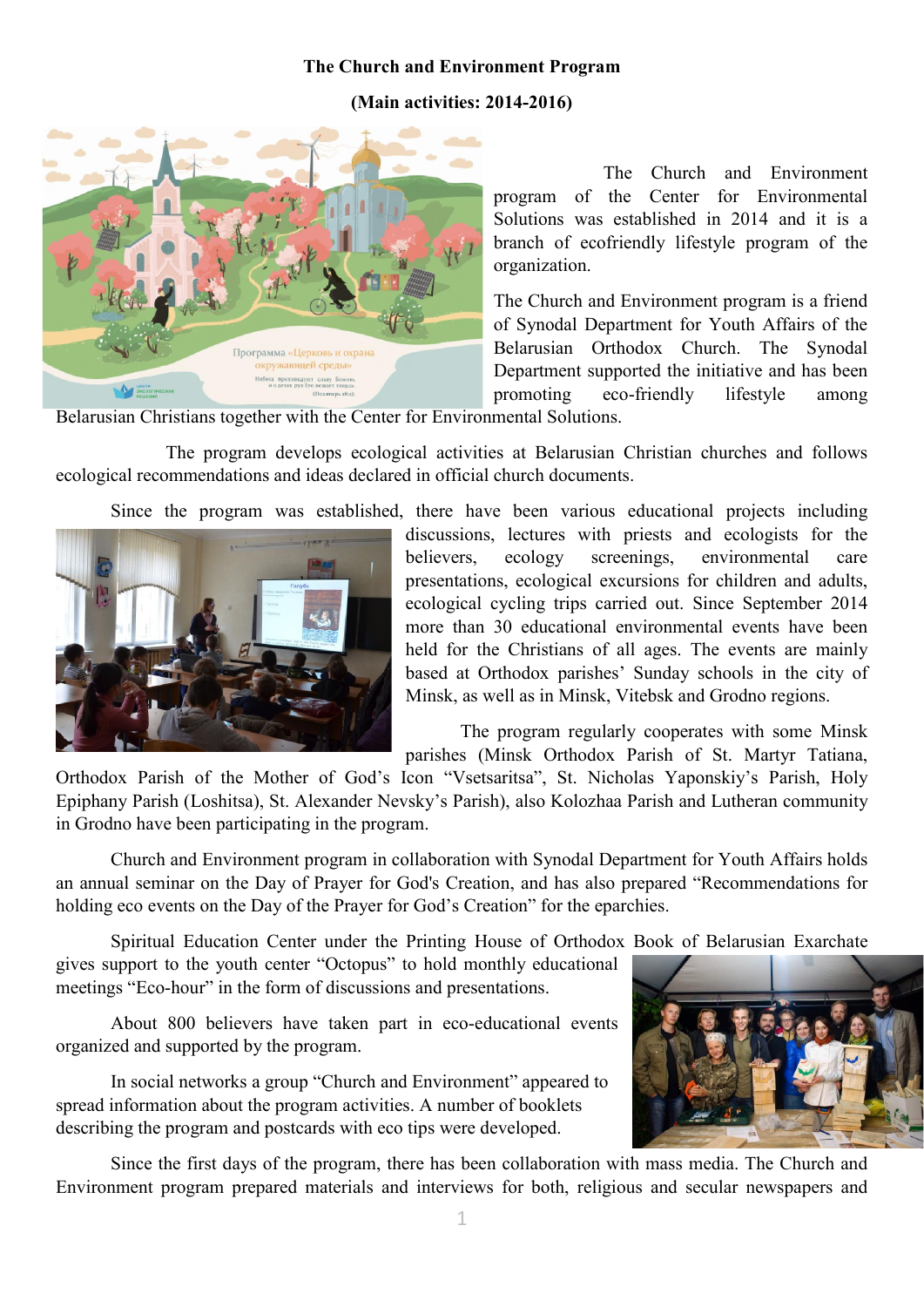magazines. The closest cooperation is with such editions as "Царкоўнае слова", "Воскресение", "Минские Епархиальные Ведомости", newspaper "Звязда", and also with the web-sites: <http://krynica.info/>, <http://ecoidea.by/>, <http://sobor.by/>, <http://church.by/> .

The information and news website tvorenie.by was launched in the test mode. Today it is the only Belarusian internet source dedicated to the environmental activities of the church in our country. One can find the following materials on the web-site:

- $\mathbf{\hat{P}}$  Tips on how to organize an eco-event for the Christian community;
- Recommendations to a priest:
- $\div$  Everyday eco tips for the believers;
- Prayers of creation;

 $\div$  Discussions and presentations about ecology with the youth, children and adults;

 Digital library on the Christian attitude to creation;

 $\div$  News regarding eco-church activities in Belarus and abroad.

| рограмма «церковь и охрана скружающей среды» Центра экологических решений при поддержке<br>Синодального отдела по делам молодежи Белорусской Православной Церкин | O HAC                                                                                                                                                                      | <b>CORETN</b> | <b>BYISOMOTEKA</b>     | <b>KOHTAKTM</b>      | ABOUT |
|------------------------------------------------------------------------------------------------------------------------------------------------------------------|----------------------------------------------------------------------------------------------------------------------------------------------------------------------------|---------------|------------------------|----------------------|-------|
| off the service of the                                                                                                                                           |                                                                                                                                                                            |               | <b>Devocate coliny</b> |                      | Q     |
| «Пластиковая» Радоница                                                                                                                                           |                                                                                                                                                                            |               | Новости                |                      |       |
|                                                                                                                                                                  | Когда приходишь на<br>кладбиция после светлой<br>седмицы, на Радоницы, чтобы<br>помолиться об усопыих.<br>родных и близких то, кажется.                                    |               | центра<br>5 uvoe       | <b>SABATE BORPOC</b> |       |
|                                                                                                                                                                  | что Радоница какая-то<br>ненастояцыя. Молилы<br>украшены тоннами<br>разноцветного пластика, и                                                                              |               |                        | <b>СПЕЦИАЛИСТУ</b>   |       |
|                                                                                                                                                                  | наредка где увидишь<br>настоящие цветы. Держать<br>могилу в чистоте и порядке.<br>украшать её истественно не<br>только для верующих. Но верующие как-то особенно ревностно |               |                        | <b>СТЕНГАЗЕТА</b>    |       |

All the necessary materials are available for downloading.

Moreover, booklets, leaflets, handouts, "cribs" and wall newspaper on ecology (more than 10 different kinds of materials) were prepared:



• The wall newspaper "Church and Environmental Care" for the parishes on:

- Christian attitude to animals;
- Man the priest of Creation;
- Water the gift of God;
- Christianity and consumer society.
- Booklets on:
- "Water, the gift of God" eco tips for the Epiphany Day;
- "The Great Lent as reconciling with Creation" eco tips during the Great Lent;
- "Tips for Christians, how to spend Christmas without harming the environment";
- The Russian Orthodox Church position on ecological problems.
- Prayers for God's creation
- Leaflets:
	- Human is responsible for Creation;
	- Ecological initiatives.

A layout of an information board (poster) on eco-friendly lifestyle was developed specially for Christian parishes. Each parish can afford to set a stand with a brief explanation of Christian mission to save the



creation around us and simple everyday eco tips.

Creation of the demonstration areas in the parishes, aimed at preserving the environment, was one of the most